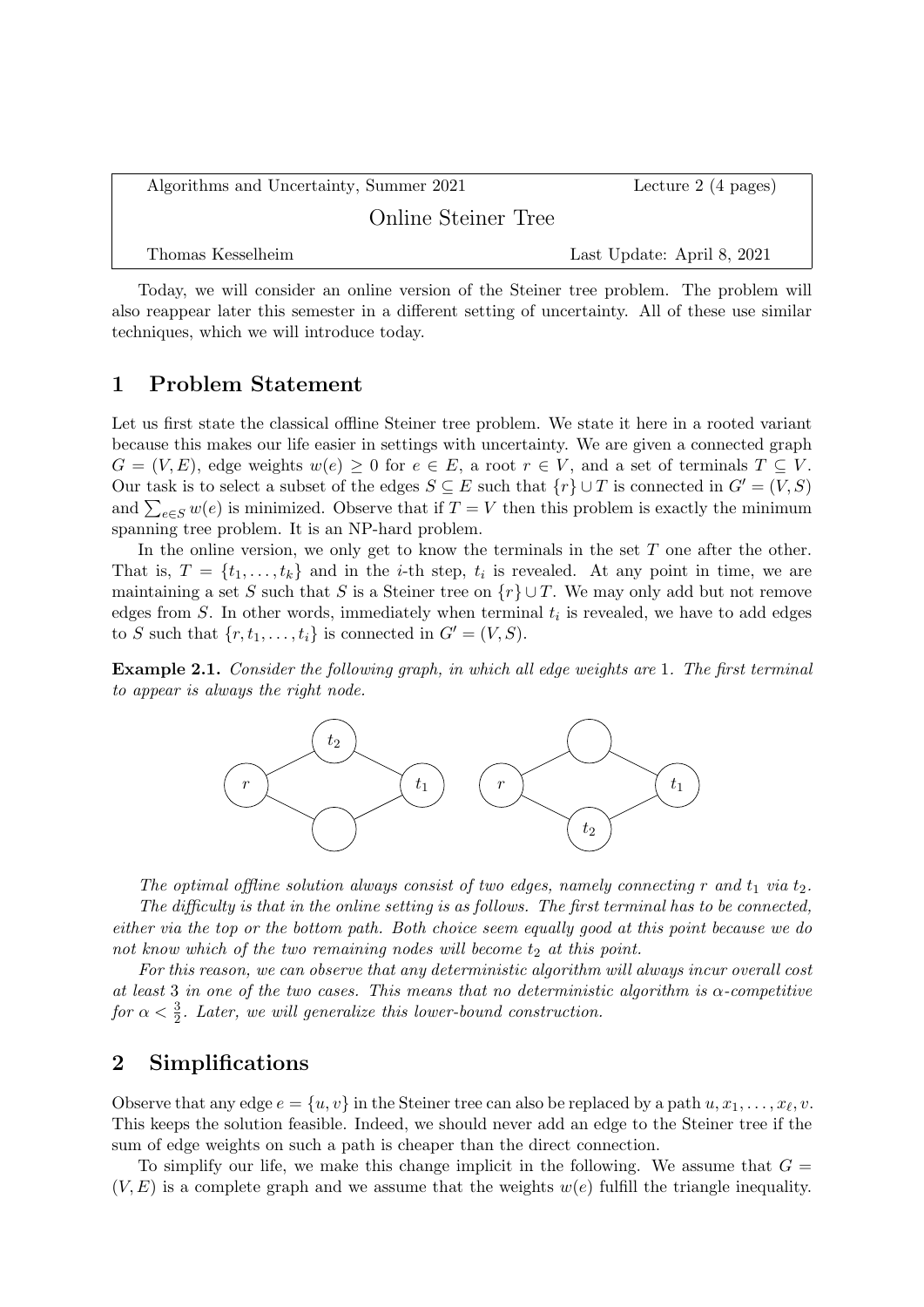

Figure 1: The idea of the proof of Lemma 2.2: Traverse the Steiner tree, then leave out Steiner vertices (white) and duplicate vertices.

That is,  $w({u, v}) \leq w({u, x}) + w({x, v})$  for all  $u, v, x \in V$ . Both assumptions are without loss of generality. In both cases, instead of using the (non-existing or more expensive) direct connection from  $u$  to  $v$ , we could take a shortest path from  $u$  to  $v$ .

## 3 Steiner Trees and Spanning Trees

As already mentioned, the spanning-tree problem is exactly the special case of the Steinertree problem in which all vertices are terminals. Indeed, Steiner trees can be approximated by minimum spanning trees. Such a spanning tree only uses edges between the nodes in the set  $\{r\} \cup T$  and no edges to other vertices (called Steiner vertices). Let  $MST(T) \subseteq E$  be the minimum spanning tree on  $G|_{\{r\}\cup T}$  and let Steiner(T)  $\subseteq E$  be the optimal Steiner tree connecting  $\{r\} \cup T$ .

**Lemma 2.2.** A minimum spanning tree on  $G|_{\{r\}\cup T}$  is a 2-approximation for the min-cost Steiner tree on  $\{r\} \cup T$ , formally

$$
w(MST(T)) \leq 2 \cdot w(Steiner(T))
$$

Proof Idea. Traverse the optimal Steiner tree in a depth-first-search manner. You cross each edge twice: Once when entering the subtree and once when exiting it again. Equivalently, you can double each edge in the tree and consider an Euler tour through these duplicated tree edges. As each edge is crossed twice, the sum of edge costs on this run is  $2 \cdot w(\text{Steiner}(T))$ .

We get a sequence of vertices that contains  $r$  and each terminal from  $T$  at least once. Consider the path that shortcuts this sequence by only visiting  $r$  and the vertices in  $T$  exactly once. By triangle inequality, this path can only be shorter, so the sum of edge costs is at most  $2 \cdot w(\text{Steiner}(T)).$ 

This path is a spanning tree of  $G|_{\{r\}\cup T}$ . The minimum spanning tree has at most its cost.  $\Box$ 

Note that this bound is tight. Consider the following graph construction. The filled vertices are terminals. The solid edges have weight 1, the dashed ones weight 2.



The minimum spanning tree will only used the dashed edges and therefore have a cost of  $2(k-1)$ whereas the optimal Steiner tree will use the solid edges and have a cost of  $k$ .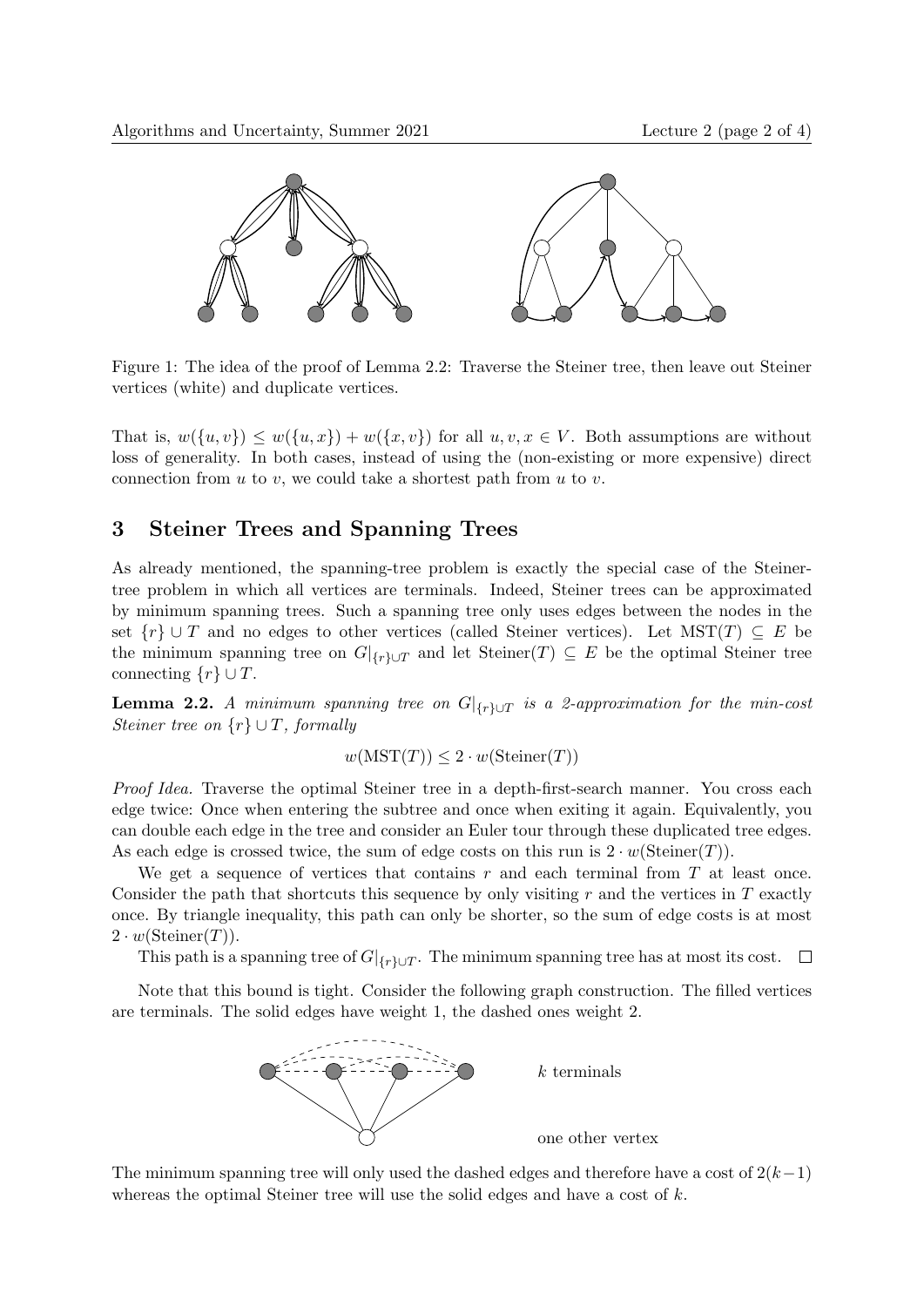#### 4 Greedy Algorithm for Online Steiner Tree

Our algorithm for Online Steiner Tree is the greedy algorithm that always connects an arriving terminal to the existing Steiner Tree via the cheapest edge. More formally: Initialize  $S = \emptyset$ . When  $t_i$  arrives, let  $e_i$  be the cheapest edge between  $t_i$  and one of the vertices  $r, t_1, \ldots, t_{i-1}$ . Add  $e_i$  to  $S$ .

**Theorem 2.3.** Greedy is  $O(\log k)$ -competitive.

For every terminal  $t_i$  there is a connection cost  $w(e_i)$ , which is the cost increase in the *i*-th step. To prove the theorem, we will use the following lemma, which shows that not all of the connection costs that we see can be very high.

**Lemma 2.4.** The j-th highest connection cost among  $w(e_1), \ldots, w(e_k)$  is at most  $\frac{2w(\text{Steiner}(T))}{j}$ .

*Proof.* Let  $T_i \subseteq T$  be the set of terminals of size j for which the connection cost is highest. Our claim is now that  $\min_{i \in T_j} w(e_i) \leq \frac{w(MST(T))}{j}$  $\frac{1(1)}{j}$ .

Consider MST( $T_j$ ), that is, the minimum spanning tree on the graph induced by  $\{r\} \cup T_j$ . Because of the triangle inequality, this tree can only be cheaper than  $MST(T)$ .

Furthermore,  $MST(T_i)$  contains exactly j edges. Therefore

$$
\min_{e \in \text{MST}(T_j)} w(e) \le \frac{1}{j} \sum_{e \in \text{MST}(T_j)} w(e) = \frac{w(\text{MST}(T_j))}{j} .
$$

Let e be the cheapest edge in  $MST(T_i)$ . Defining  $t_0 = r$ , we can write  $e = \{t_a, t_b\}$  for  $a < b$ . At the time  $t_b$  arrives,  $t_a$  is already a part of the Steiner tree. That is,  $t_b$  could be connected via edge e. The Greedy algorithm chooses the cheapest way to connect  $t_b$ . Therefore,  $w(e_b) \leq w(e)$ .

So, overall,

$$
\min_{i \in T_j} w(e_i) \le w(e_b) \le w(e) \le \frac{w(\text{MST}(T_j))}{j} \le \frac{2w(\text{Steiner}(T_j))}{j} \le \frac{2w(\text{Steiner}(T))}{j} . \qquad \Box
$$

Proof of Theorem 2.3. Because of Lemma 2.4, we can rewrite and bound the cost of the algorithm as

$$
\sum_{i=1}^{k} w(e_i) \le \sum_{j=1}^{k} \frac{2w(\text{Steiner}(T))}{j} = 2w(\text{Steiner}(T)) \sum_{j=1}^{k} \frac{1}{j} .
$$

Note that  $\sum_{j=1}^k \frac{1}{j}$  $\frac{1}{j}$  is the k-th harmonic number. We can, for example, bound it by

$$
\sum_{j=1}^{k} \frac{1}{j} \le 1 + \int_{1}^{k} \frac{1}{x} dx = 1 + \ln k
$$

and hence, the theorem follows.

# 5 Lower Bound

We will now see how Example 2.1 can be generalized to derive a lower bound on the competitive ratio.

**Theorem 2.5.** There is no  $\alpha$ -competitive deterministic algorithm for  $\alpha = o(\log k)$ .

 $\Box$